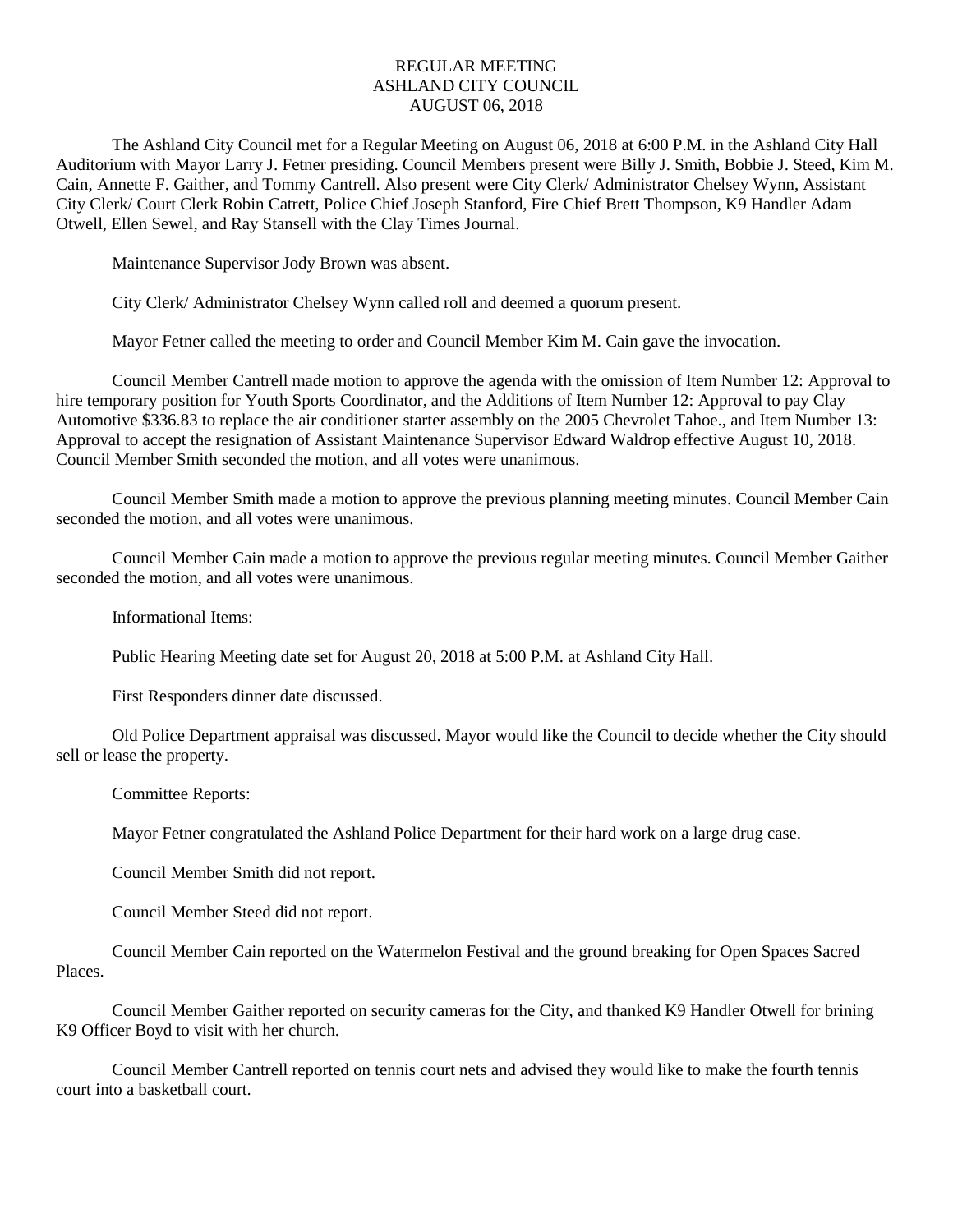Police Chief Stanford congratulated Investigator Dickinson and Sergeant Harris for executing a large drug bust. Chief Stanford advised Officer Dawson completed the Police Academy and will complete firearms certification on August 27, 2018. Chief Stanford thanked the Mayor and Council for allowing him to attend the Chiefs Conference and advised he became a Executive Law Officer at said conference. Chief Stanford advised the Police Department will be very busy in the coming weeks working with the Watermelon Festival, Rodeo, and Football.

Fire Chief Thompson reported the Fire Department responded to a transformer fire at the Power Company **Substation** 

City Clerk/ Administrator Chelsey Wynn advised she is beginning to work on the 2019 budget.

New Business:

Council Member Steed made a motion to approve the bills received since the last regular meeting in the amount of \$31,410.16. Council Member Smith seconded the motion, and all votes were unanimous.

Council Member Cain made a motion approving the city to pay Alabama League of Municipalities \$1,145.55 for annual dues (September 01, 2018- August 31, 2019). Council Member Cantrell seconded the motion, and all votes were unanimous.

Council Member Cain made a motion approving the city to pay Bonner Heating & Air \$260.00 for repair of AC at Old City Hall. Council Member Gaither seconded the motion, and all votes were unanimous.

Council Member Gaither made a motion approving the city to pay Hero's Paining \$300.00 for painting the stairwell between Ashland Police Department and City Hall. Council Member Cantrell seconded the motion, and all votes were unanimous.

Council Member Smith made a motion approving K9 Handler Adam Otwell to attend Central Alabama Police K9 Presents 2018 Law Enforcement K9 Conference and Trials on October 1-5, 2018 at a cost of \$310.00 and reimburse travel expenses. Council Member Cain seconded the motion, and all votes were unanimous.

Council Member Gaither made a motion to pay Lee's Sporting Goods \$683.83 for new tennis court nets. Council Member Cain seconded the motion, and all votes were unanimous.

Council Member Cain made a motion approving the city to pay S.S. Nesbitt \$375.00 for quarterly consulting fees. Council Member Gaither seconded the motion, and all votes were unanimous.

Council Member Cantrell made a motion approving Catastrophic sick leave for Dispatcher Kerry Hamlin pending beginning date approval from City Attorney. Council Member Gaither seconded the motion, and all votes were unanimous.

Council Member Cain made a motion to approve running water to both pavilions at Ashland City Park at an estimated cost of \$1600.00. Council Member Steed seconded the motion, and all votes were unanimous.

Council Member Cain made a motion to pay East Alabama Portable, Inc. \$325.00 for 2 special event toilets, 1 handicap accessible toilet, and 1 handwashing station for the Watermelon Festival. Council Member Cantrell seconded the motion, and all votes were unanimous.

Council Member Gaither made a motion to accept the resignation of Youth Sports Coordinator Stephanie Freeman. Council Member Cain seconded the motion, and all votes were unanimous.